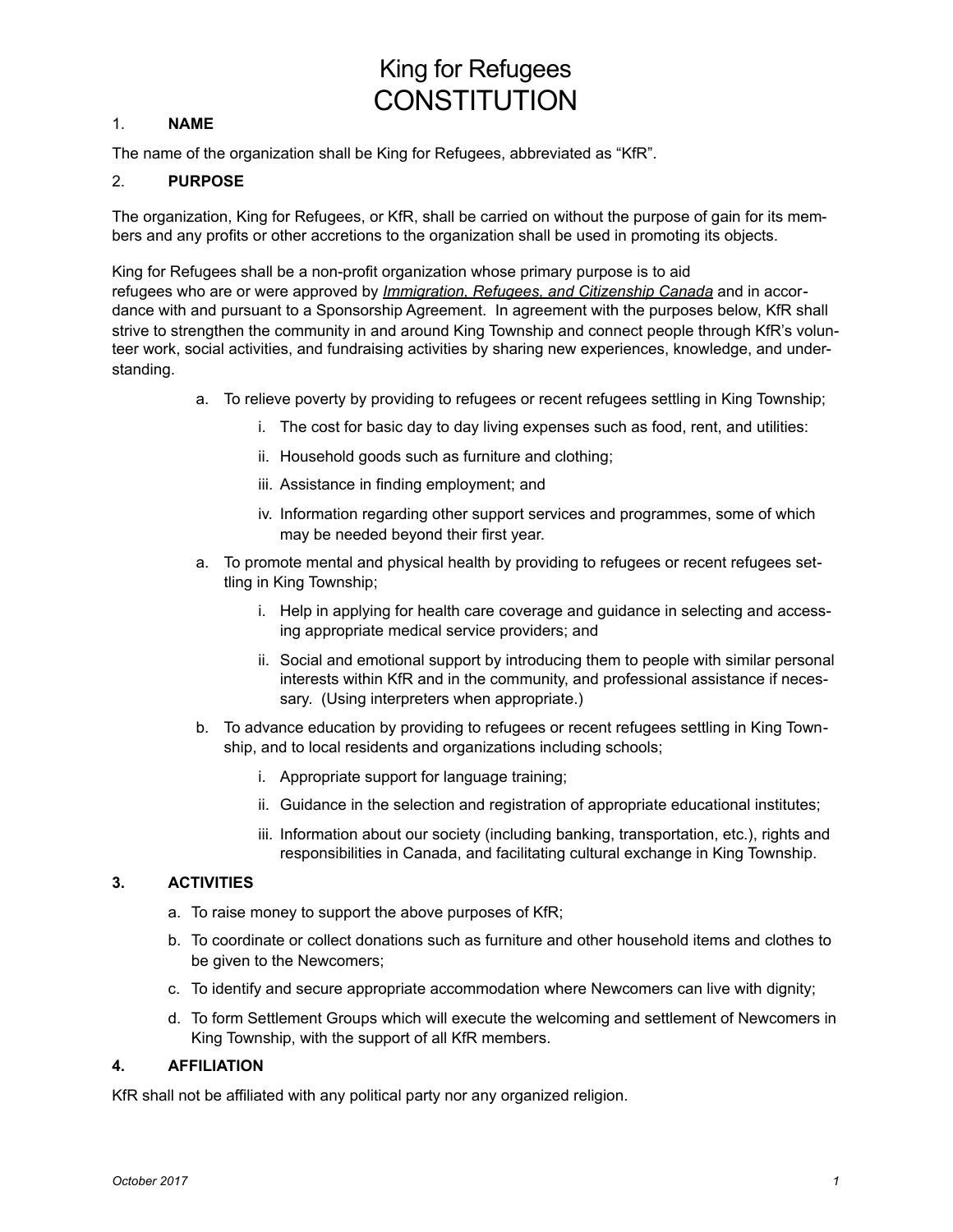# **5. MEMBERSHIP**

Voting membership is open to anyone who is committed to supporting KfR's Purposes. All members shall have their full contact information on record.

# **6. FEES**

No fees are involved.

# **7. FISCAL YEAR**

The fiscal year shall be from January 1 to December 31.

#### **8. GOVERNANCE**

KfR shall be governed by Directors, no fewer than three (3) Directors and no more than five (5), who shall be elected at the Annual General Meeting and who shall hold office for one (1) year, or until the next AGM.

Directors must be at "arm's length".

Directors are ex-officio members of the Planning & Administration Team.

The Directors may appoint someone to fill the position of a Director who has resigned during the year.

# **9. STRUCTURE**

The following Teams shall be formed and assigned specific responsibilities:

- a. Accommodation
- b. Communications
- c. Donations & Fundraising
- d. Planning & Administration
- e. Special
- f. Welcome & Support

Within the scope of their responsibilities and consistent with their Guidelines, each Team shall make decisions, except for decisions triggering the expenditure of funds. For the latter, the Team must inform and receive approval from the Planning & Administration Team.

Each Team shall inform the Planning & Administration Team of decisions made and outstanding questions and issues.

#### **10. MEETINGS**

- a. The Directors shall meet, at the call of any Director, a minimum of two times a year. The Directors meetings are not open to general membership, except by invitation.
- b. The Annual General Meeting shall be called by the Directors and held once in every fiscal year, not more than fifteen months after the last AGM.
- c. A minimum of three additional gatherings of the general membership, e.g. meetings, pot lucks, orientations, training, etc., ought to be held each year.
- d. All official meetings of Teams and General Meetings shall be open to the public and shall be held in public locations.